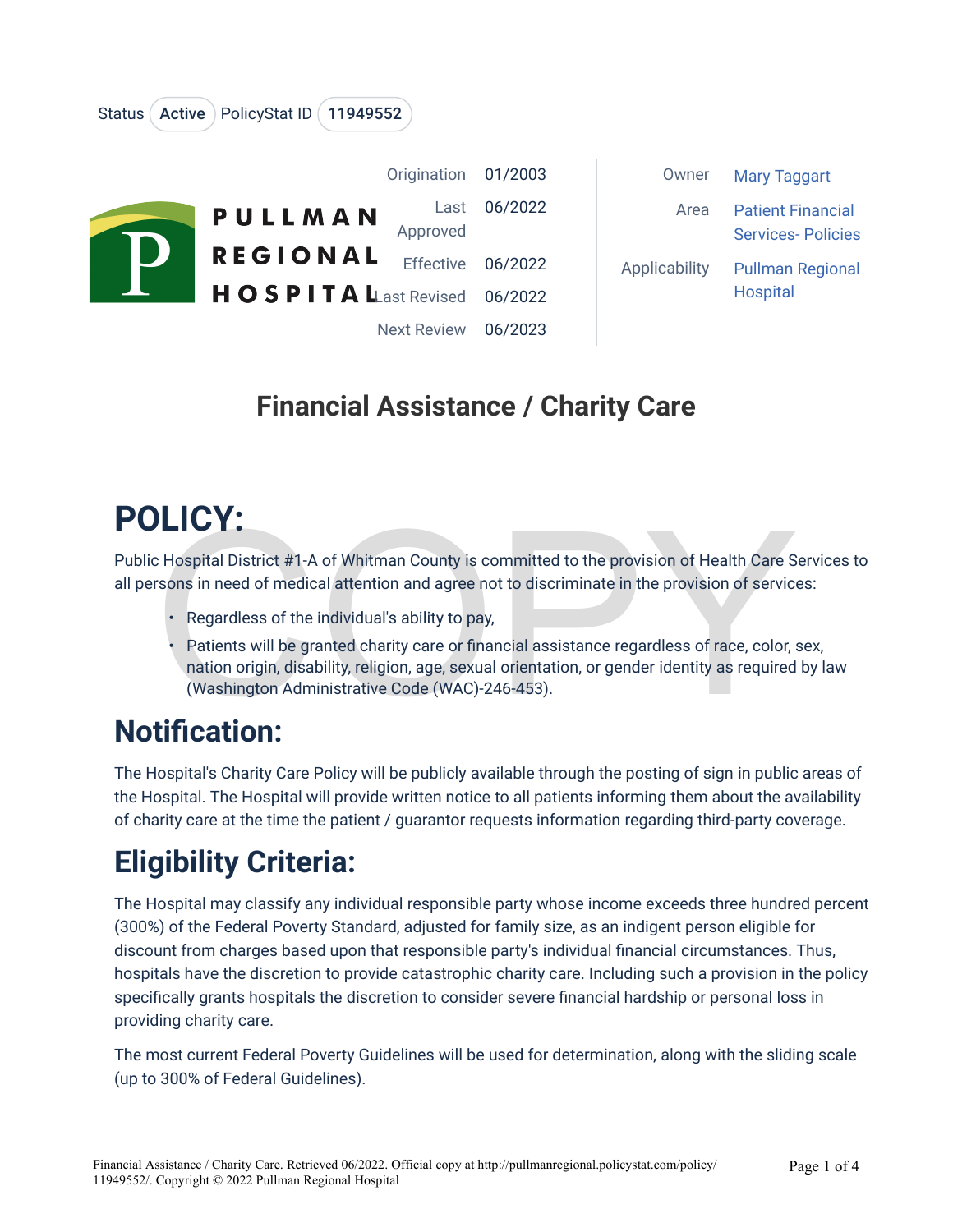Exemptions from Standard - Catastrophic hospitalization costs or other patient-specific circumstances may justify granting charity care, even when a patient exceeds the indigent standards.

Any patient receiving "appropriate hospital-based medical services," as defined in WAC 246-453-010(7), and any responsible party (that is, any individual who is responsible for the payment of any hospital charges which are not subject to third-party payment) whose family income is equal to or below two hundred percent (200%) of the Federal Poverty Standard, adjusted for family size, shall be determined to be indigent persons qualifying for charity sponsorship for the full amount of hospital charges related to appropriate hospital-based medical services as defined in WAC 246-453-010(7) that are not covered by private or public third-party sponsorship.

Any patient receiving appropriate hospital-based medical services as defined in WAC 246-453-010(7) and responsible party, (that is, any individual who is responsible for the payment of any hospital charges which are not subject to third party sponsorship), whose family income is between two hundred one percent (201%) and three hundred percent (300%) of the Federal Poverty Standard, adjusted for family size, shall be determined to be indigent persons qualifying for discounts from charges related to appropriate hospital-based medical services as defined in WAC 246-453-010(7) in accordance with the Hospital's sliding fee schedule and policies regarding individual financial circumstances.

In order to comply with the "Washington Hospital Voluntary Effort on Billing to the Uninsured," the additional procedures will be followed. (Uninsured means no third-party insurance. Health Savings accounts are considered insurance.) Notification (applies to all patients).

In order to comply with the "Washington Hospital Voluntary Effort on Billing to the Uninsured," the additional procedures will be followed. (Uninsured means no third-party insurance. Health Savir<br>accounts are considered in Financial Assistance for otherwise eligible patients who do not follow through in obtaining insurance coverage potentially available to them (e.g. Medicaid) will be individually evaluated. Before being considered for Financial Assistance, the patient's/guarantor's eligibility for the third-party payment coverage will be assessed and the patient/guarantor may be required to apply for coverage under those programs for which he or she is eligible. Patients who fail to comply with the Financial Assistance application requirements may be denied financial assistance. A Patient Financial Services representative or financial counselor may identify and assist eligible patients in applying for Medicaid coverage. Patients who do not elect to receive Medicaid benefits when eligible for Medicaid may be denied Financial Assistance; however, Pullman Regional Hospital will not deny Financial Assistance to a patient solely based upon the patient's refusal to enroll in a plan available to the patient on the Health Benefits Exchange. If only subsidized insurance is available, Pullman Regional Hospital does not require a charity candidate to purchase for consideration.

For the purpose of reaching an initial determination Pullman Regional Hospital requires the responsible party to sign a statement attesting to the accuracy of the information provided. Any one of the following documents shall be considered sufficient evidence upon which to base the final determination of charity care, when the income information is annualized as may be appropriate:

- a. A "W-2" withholding statement;
- b. Pay stubs;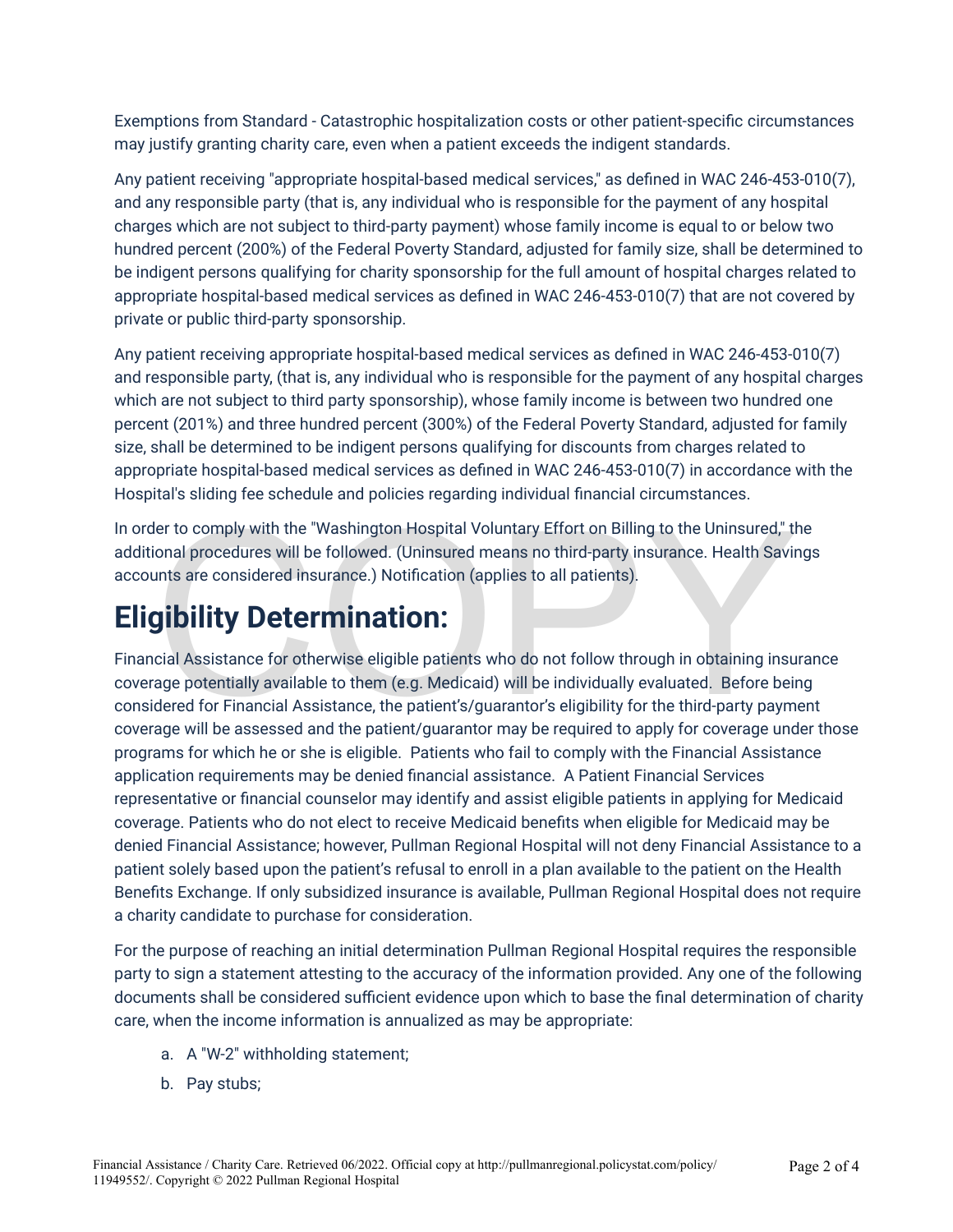- c. An income tax return from the most recently filed calendar year;
- d. Forms approving or denying eligibility for Medicaid and/or state-funded medical assistance;
- e. Forms approving or denying unemployment compensation; or
- f. Written statements from employers or welfare agencies.

In the event that the responsible party is not able to provide any of the documentation described above, Pullman Regional Hospital shall rely upon written and signed statements from the responsible party for making a final determination of eligibility for classification as an indigent person. In addition, Pullman Regional Hospital may review any claim that would identify patients, either uninsured or underinsured with high patient responsibility would likely qualify for financial assistance or charity treatment qualification may be granted without documentation.

Eligibility will be based on income and family size: "Family" includes people related by birth, marriage or adoption who live together. Total cash receipts before taxes, derived from wages and salaries, public assistance payments, Social Security payments, strike benefits, unemployment or disability benefits, child support, alimony, and net earnings from business and investment activities paid to the individual.

Incomplete applications may be denied until complete information is made available and/or the written and signed statement noted above is received. Pullman Regional Hospital will notify patients in writing outlining information needed. If an application remains incomplete, Pullman Regional Hospital may pursue further collection efforts.

Upon receipt of the completed application, a decision will be made within fourteen (14) calendar days. Applicants will be notified verbally or by letter of the decision.

igned statement noted above is received. Pullman Regional Hospital will notify patients in<br>ing information needed. If an application remains incomplete, Pullman Regional Hospital<br>le further collection efforts.<br>receipt of t Patients / responsible parties may appeal a financial assistance determination no later than thirty (30) calendar days after receiving the financial assistance determination. The patients / responsible parties may use the appeal to correct any deficiencies in documentation or request review of the denial by the Hospital's Chief Financial Officer or his or her equivalent. The Chief Financial Officer, or his or her equivalent, will review all appeals. The patients / responsible parties will be notified of the outcome of the appeal. During the first fourteen (14) days of the appeal period the Hospital will not refer the account at issue to an external collection agency. After the first fourteen (14) days of the appeal period, if no appeal has been filed, the Hospital may initiate collection activities. If the Hospital initiates collection activities and then discovers an appeal has been filed, the Hospital shall cease collection efforts until the appeal is finalized. In the event that the Hospital's final decision upon appeal affirms the previous denial of charity care designation under the criteria described in WAC 246-453-040(1) or (2), the responsible parties and the Department of Health shall be notified in writing of the decision and the basis for the decision, and the Department of Health shall be provided with copies of documentation upon which the decision was based.

Once approval has been granted, all applicable accounts will be adjusted and noted appropriately.

Any qualified payments made to approve accounts will be refunded back to the patient within thirty (30) days of approval.